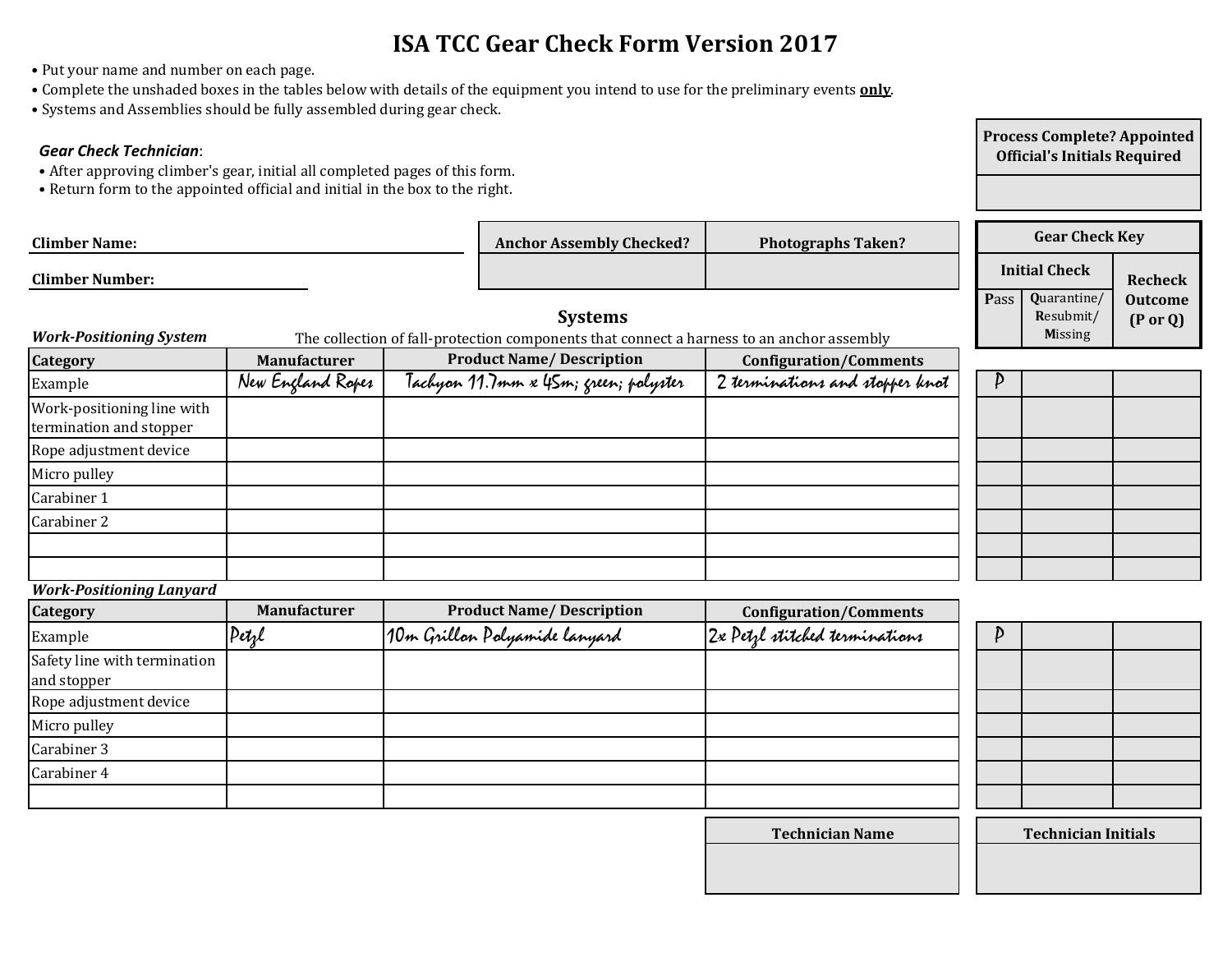| <b>Climber Name:</b>                  |                     |                                 |                               |      | <b>Gear Check Key</b> |                     |
|---------------------------------------|---------------------|---------------------------------|-------------------------------|------|-----------------------|---------------------|
|                                       |                     |                                 |                               |      | <b>Initial Check</b>  |                     |
| <b>Climber Number:</b>                |                     |                                 |                               | Pass | Quarantine/           | <b>Recheck</b>      |
|                                       |                     |                                 |                               |      | Resubmit/             | <b>Outcome</b>      |
|                                       |                     | <b>Systems Continued</b>        |                               |      | <b>Missing</b>        | $(P \text{ or } Q)$ |
| Ascent/Descent Systems (Ascent Event) |                     |                                 |                               |      |                       |                     |
| Category                              | <b>Manufacturer</b> | <b>Product Name/Description</b> | <b>Configuration/Comments</b> |      |                       |                     |
| Ascent line*                          |                     |                                 |                               |      |                       |                     |
| Rope adjustment device                |                     |                                 |                               |      |                       |                     |
| Carabiner 5                           |                     |                                 |                               |      |                       |                     |

## *Ascending System 2*

Carabiner 6

Descender/ friction device

| <b>Category</b>                            | <b>Manufacturer</b> | <b>Product Name/Description</b> | <b>Configuration/Comments</b> |  |  |
|--------------------------------------------|---------------------|---------------------------------|-------------------------------|--|--|
| Upper rope adjustment<br>device            |                     |                                 |                               |  |  |
| Carabiner 7                                |                     |                                 |                               |  |  |
| Lanyard to upper rope<br>adjustment device |                     |                                 |                               |  |  |
| Carabiner 8                                |                     |                                 |                               |  |  |
| Carabiner 9                                |                     |                                 |                               |  |  |
| Lower rope adjustment<br>device            |                     |                                 |                               |  |  |
| Carabiner 10                               |                     |                                 |                               |  |  |
|                                            |                     |                                 |                               |  |  |
|                                            |                     |                                 |                               |  |  |

#### *In-Line Anchor Assembly/Rescue Assembly*

| <b>Category</b>        | <b>Manufacturer</b> | <b>Product Name/Description</b> | <b>Configuration/Comments</b> |
|------------------------|---------------------|---------------------------------|-------------------------------|
| Ascent line*           |                     |                                 |                               |
| Rope adjustment device |                     |                                 |                               |
| Carabiner 11           |                     |                                 |                               |
| Carabiner 12           |                     |                                 |                               |
|                        |                     |                                 |                               |
|                        |                     |                                 |                               |

e<br>Li

\*Ascent line is optional. Climbers may use a line provided by ISA. **Technician Initials Technician Initials**